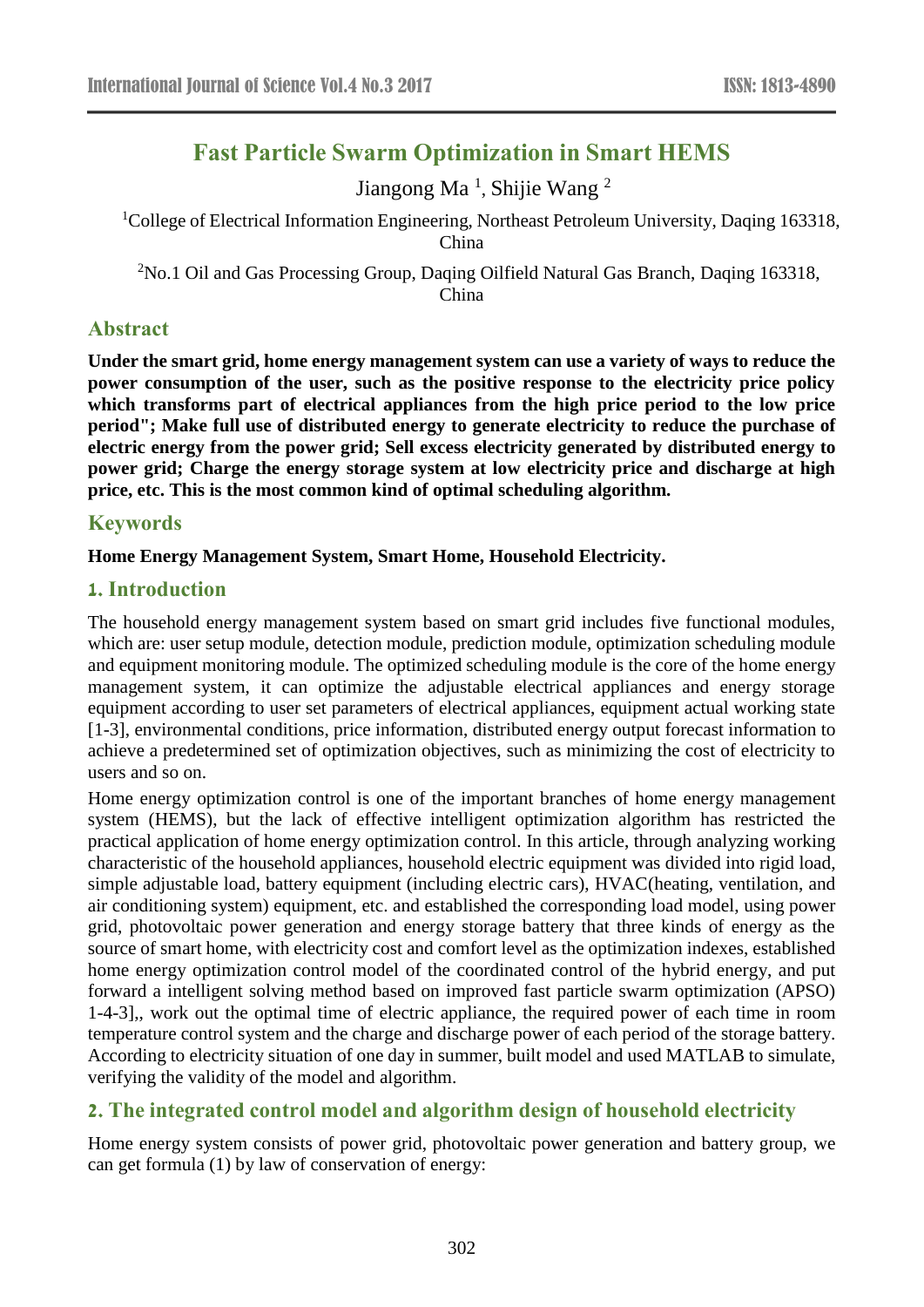$$
E_{GR}(t) + P_{PV}(t) * \Delta t = P_B(t) * \Delta t + P_H(t) * \Delta t
$$
  
+ 
$$
P_{EV}(t) * \Delta t * x_{EV}(t) + e_{unc}(t) + e_{noni}(t)
$$
 (1)

Of those:

 $E_{GR}(t)$ ——the electric energy algebraic sum interacted between family and the grid in the period of time *t* ;

The family should pay to the grid electricity costs as shown in formula (2):

$$
f_1 = \sum_{t=1}^{T} prc(E_{GR}(t)) * E_{GR}(t)
$$
 (2)

Among them, the family and the power exchange price  $\text{prc}(E_{GR}(t))$  is:

$$
prc(E_{GR}(t)) = \begin{cases} C_1, & E_{GR}(t) \ge 0 \\ C_2, & E_{GR}(t) \le 0 \end{cases} \tag{3}
$$

Of those:

 $C_1$ ,  $C_2$  Represent the price of electricity the user purchase and sale in the period of time t respectively.

Family room satisfaction can be reflected by the departure degree that the actual indoor temperature value deviates from the set value in every period of time, that is, deviation from the set value is greater, the satisfaction is poor, the low comfort. The satisfaction at room temperature is expressed by weighted formula as shown in formula (26), and transform the room temperature satisfaction into comfort cost through coefficient  $\zeta_2$ :

$$
f_2 = \sum_{t=1}^{T} \xi_2 \left| T_{in}(t) - r_T^H(t) \right| \tag{4}
$$

#### **2.1 Integrated control model of household electricity**

In the home energy management system, assume the control value  $x(t)$  is:

$$
x(t) = [x_1(t), x_2(t), x_3(t), x_4(t), x_5(t), x_6(t), x_7(t), x_8(t)]'
$$
  
= 
$$
[x_{non1}(t), x_{non2}(t), x_{non3}(t), x_{non4}(t), x_{non5}(t), x_{EV}(t), P_H(t), P_B(t)]'
$$
 (5)

The state variable  $u(t)$  is:

$$
u(t) = [u_1(t), u_2(t), u_3(t), u_4(t), u_5(t), u_6(t), u_7(t), u_8(t)]
$$
  
=  $[e_{noni}(t), e_{noni2}(t), e_{noni3}(t), e_{noni4}(t), Q_{EV}(t), T_{in}(t), Q_B(t), E_{GR}(t)]$  (6)

The home energy management system based on user satisfaction at room temperature, that is, maximum comfort and the least expensive as the goal. So the family energy optimization control model is:

$$
\min f = \omega_1 * \sum_{t=1}^{T} \xi_1 * \text{prc}(u_s(t)) * u_s(t) + \omega_2 * \sum_{t=1}^{T} \xi_2 * |u_s(t) - r_t^H(t)| \tag{7}
$$

Equation of state: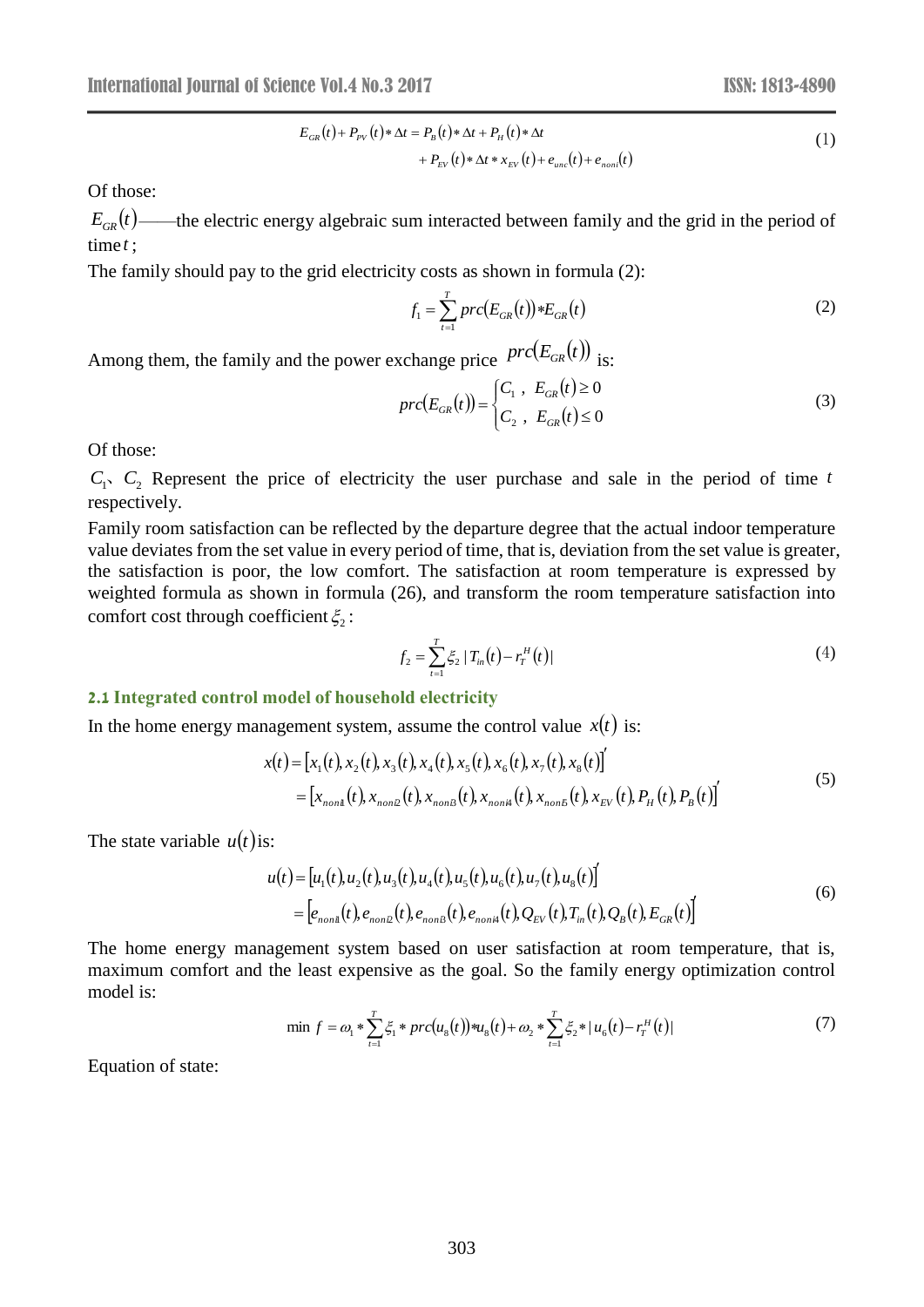$\sqrt{ }$ 

$$
\begin{vmatrix} u_i(t) = P_{iN} * \Delta t * x_i(t) , i = 1,2,3,4 \\ u_5(t+1) = u_5(t) + \eta_{cha} * P_{EV} * \Delta t * x_5(t) \\ u_6(t+1) = e^{-\Delta t}/c * u_6(t) + R * (e^{-\Delta t}/c - 1) * \Delta t * x_6(t) + (1 - e^{-\Delta t}/c) * T_{out}(t+1) \\ u_7(t+1) = u_7(t) + \gamma(x_7(t)) * \Delta t * x_7(t) - Q_{loss}(x_7(t)) \\ u_8(t) = \sum_{i=1}^4 u_i(t) + P_{EV}(t) * \Delta t * x_5(t) + \Delta t * x_6(t) + \Delta t * x_7(t) + e_{unc}(t) - P_{PV}(t) * \Delta t \end{vmatrix}
$$
(8)

Of those:

$$
\gamma(x_{7}(t)) = \begin{cases}\n\gamma_{C} & , x_{7}(t) > 0 \\
\frac{1}{\gamma_{D}} & , x_{7}(t) < 0\n\end{cases}
$$
\n
$$
Q_{loss}(x_{7}(t)) = \begin{cases}\nQ(\Delta t) & , x_{7}(t) = 0 \\
0 & , others\n\end{cases}
$$
\n
$$
e_{unc}(t) = \sum_{i \in A_{unc}} P_{iN} * \Delta t * x_{i}(t)
$$
\n(9)

Condition constraint:

$$
\begin{cases}\n\sum_{r=\tau+1}^{\tau+\lambda_i} x_i(t) \ge \lambda_i * (x_i(\tau+1) - x_i(\tau)) ,\\
\tau \in [\alpha_i - 1, \beta_i - \lambda_i] , i = 1,2,3,4\n\end{cases}
$$
\n
$$
s.t. \begin{cases}\n\gamma_D * \tau_D * Q_E^L \\
\gamma_D * \tau_D * Q_E^L \\
\Delta t \le x_1(t) \le \tau_C * Q_E^U \\
\Delta t \le x_2(t) \le \tau_C * Q_E^L \\
\gamma_C * \Delta t\n\end{cases}
$$
\n
$$
(10)
$$
\n
$$
Q_{EV}^L \le u_s(t) \le Q_{EV}^U \boxplus u_s(\beta_s) \ge 0.9 * Q_{EV}^U
$$
\n
$$
T_{in}^L \le u_s(t) \le T_{in}^U
$$
\n
$$
Q_B^L \le u_1(t) \le Q_B^U
$$
\n
$$
u_s(t) \le P_{GR\text{-max}} * \Delta t
$$
\n(10)

#### **2.2 Design of algorithm**

There are two kinds of variables in model, continuous variable and 0-1 discrete variable which bound by room temperature, battery energy storage and photovoltaic power generation simultaneously. That is a optimization problem with nonlinear variable parameters and is hard to find out a satisfactory solution set. However, As a kind of global optimization algorithm based on swarm intelligence, the fast particle swarm optimization can achieve effective search in complex space and can find the optimal or approximate optimal solution of complex optimization problems in a limited time [5-6]. So this paper has adopted a intelligent solving method based on improved fast particle swarm optimization to find out household energy optimization control model[7].

The solution steps of improved fast particle swarm optimization are:

(1) Initialize the particle swarm. The corresponding upper and lower bounds of control variable in particle  $x_1(t), x_2(t), x_3(t), x_4(t), x_5(t), x_6(t)$ ,  $x_7(t), x_8(t)$  are [0,1], [0,2], [-0.8,0.8] respectively and initialize randomly in the corresponding range;

(2) Update the particles, of those,  $x_1(t), x_2(t), x_3(t), x_4(t), x_5(t), x_6(t)$  are discrete variables,  $x_7(t), x_8(t)$ are continuous variables;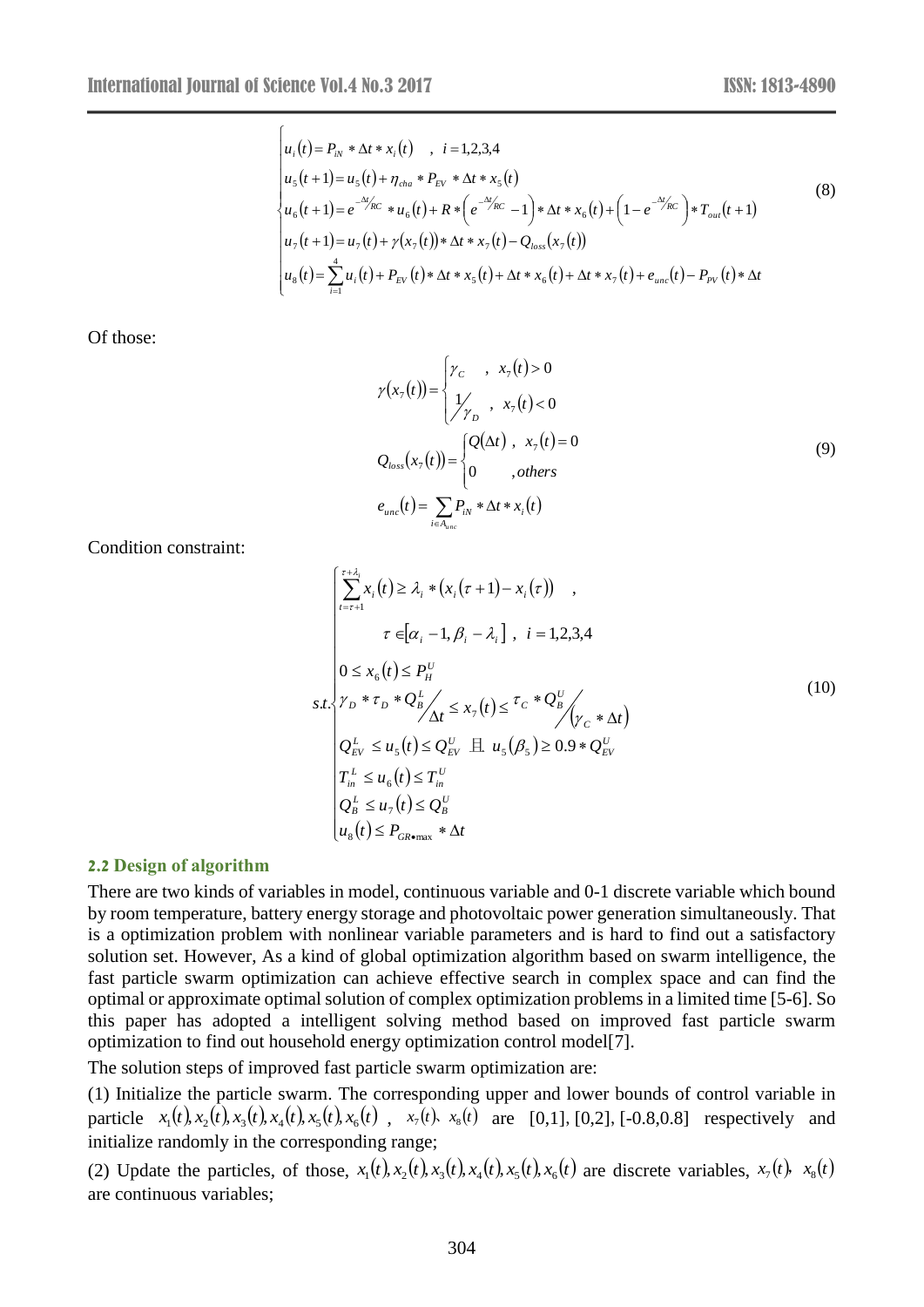(3) Update the random attenuation factor alpha of those, alpha=alpha\*gama:

(4) Find the global optimal individual, and update the best individual, calculate fitness value of the adjusted particles. The fitness function is the objective function with constrain, introduce penalty function while it is not satisfy the constraints;

(5) Go to (2) to iterate until the maximum number of iterations.

# **3. Simulation of household energy optimization control strategy**

In this section, we will name all the equipment except batteries and photovoltaic power generation equipment "The basic equipment". Considering the power consumption and comfort, the objective of optimization control is to minimize the power consumption and the cost of comfort. Iteration process is shown in Figure 1.



Figure 1. Iteration process

Simulation result of the interactive energy of family and grid is shown in Figure 2, the cost of power consumption: 21.0145 yuan.



Figure 2. The interactive energy of Family and grid

Simulation result of indoor temperature control is shown in Figure 4, the cost of comfort transformation: 27.9069 yuan.

# **4. Conclusion**

The simulation results have shown that, in the case of considering the grid, distributed photovoltaic power generation, battery powered supply electricity collaborative, home energy optimization control strategy can satisfy the user comfort and minimize the power consumption, which has provided strong technical support to the popularity of home energy management system.